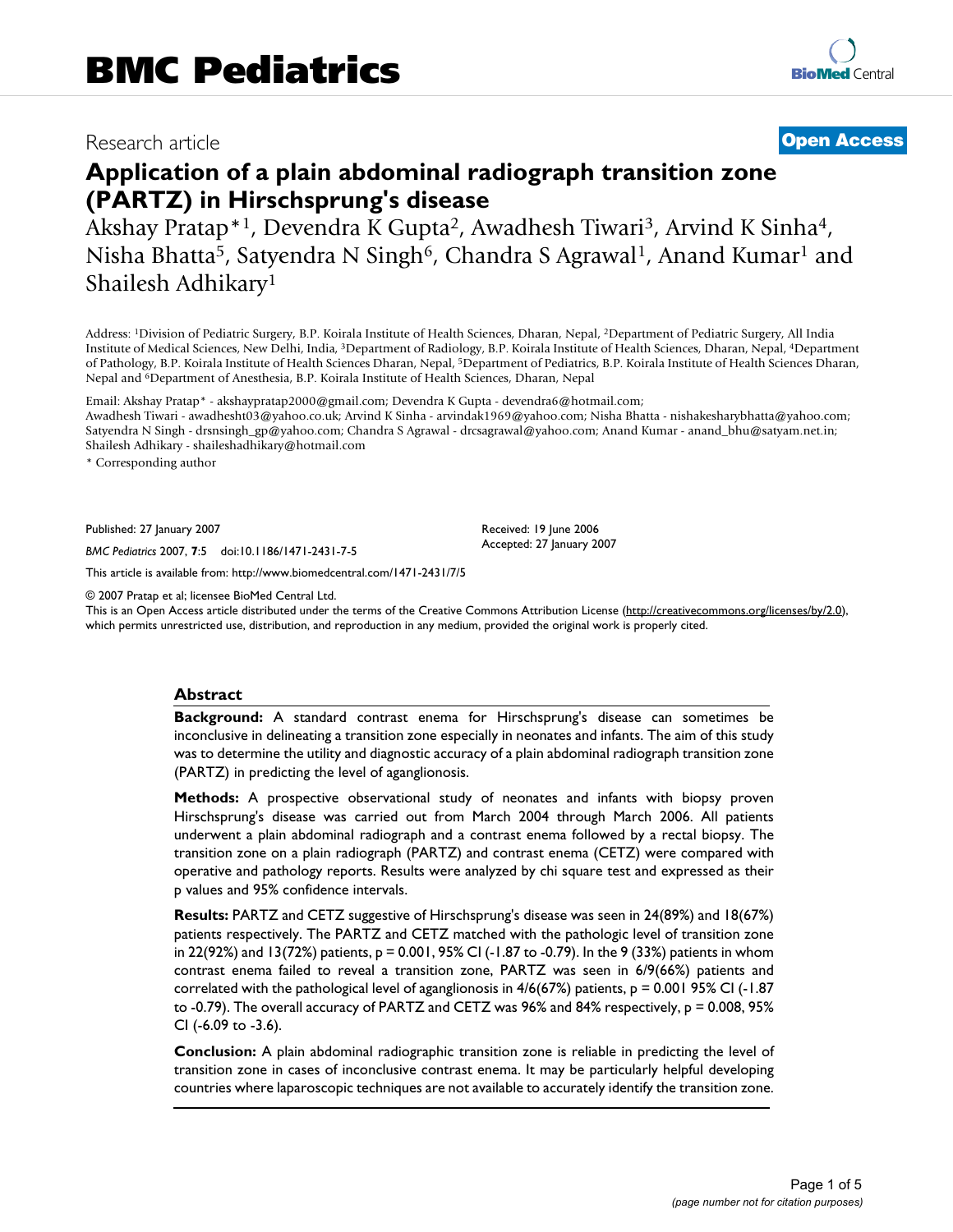#### **Background**

Hirschsprung's Disease (HD) is a common cause of pediatric intestinal obstruction [1]. A funnel shaped transition zone on a contrast enema (CETZ) at the junction of aganglionic and ganglionic gut is considered a hallmark for its diagnosis [2,3]. In recent years, primary pull-through procedures, especially the transanal pull through, has become popular for the treatment of rectosigmoid Hirschsprung's disease [4,5]. Knowledge of the extent of aganglionic bowel on contrast enema is important for preoperative planning of trans-anal surgery [6]. Although CETZ remains a reliable diagnostic sign, some investigators have found its accuracy to range between 80% to 94%, with a 20% false negative result in neonates and infants [7,8]. The usefulness and accuracy of a transition zone visible on a plain abdominal radiograph (PARTZ) has not yet been evaluated. We therefore conducted a prospective study to investigate whether PARTZ could reliably predict the level of transition zone.

#### **Methods**

From March 2004 to February 2006, neonates and infants with clinical suspicion of Hirschsprung's disease were enrolled in this prospective observational study that was approved by the Ethics committee of B.P Koirala Institute of Health Sciences, Nepal.

#### *Patients inclusion criteria*

1) Delayed passage of meconium (beyond 48 hours for a full term neonate and beyond 72 hours for a preterm neonate).

2) Patients with defecation problems since birth and abdominal distension.

#### *Patients exclusion criterion*

1) The modified Bell staging criteria [9] in which a composite of clinical signs and symptoms (eg, abdominal distention, bloody stools, or hypotension), biochemical parameters (eg, thrombocytopenia or neutropenia), and radiographic signs (eg, pneumatosis or pneumoperitoneum) was used to grade the severity of NEC.

2. Abdominal radiograph showing multiple air fluid levels.

Written and verbal informed consent was taken from the patients who satisfied the inclusion criteria to undergo further investigations. Data on gestational age and first passage of meconium after birth were collected. Prior to per rectal examination, all patients underwent a plain abdominal radiograph and a contrast enema.

#### *Plain abdominal radiograph transition zone*

A plain abdominal erect radiograph was taken to visualize tapering and abrupt cutoff of left colon gas shadow above the pelvis, which indicated the level of PARTZ. All plain abdominal radiographs were read by the same radiologist (A.T).

#### *Contrast enema*

Pediatric radiologists performed the contrast enema in a routine manner using standard CE techniques. Dilute barium sulfate was administered rectally using a # 6 infant feeding tube placed just within the rectum. No balloon catheters were used. All CE images were read by the same pediatric radiologist (A.T). The classical finding of a transition zone [2] (CETZ) was considered being a positive result.

#### *Rectal biopsy*

The final diagnosis of HD was made by the absence of ganglion cells in a full thickness biopsy (FTB). Biopsy specimens were obtained at 2 cm above the dental line, posteriorly. These specimens were examined for ganglion cells with a hematoxylin-eosin staining and acetylcholinesterase activity was determined as previously described by Karnovsky and Roots [10]. A biopsy was considered to be positive when the acetylcholinesterase activity was elevated in combination with an absence of ganglion cells. An experienced histopathologist with specific interest and expertise evaluated the biopsies for HD (A.S).

The decision to perform a single stage transanal pull through was determined by the patient's general condition, and the presence of a rectosigmoid or midsigmoid transition zone on a plain abdominal radiograph or CE. Transanal pull through was performed using the operative technique described previously [4]. Following the surgery, the location of PARTZ and CETZ was compared with pathology reports documenting the level of aganglionosis. For the purpose of this comparison, the bowel was divided into 9 segments: rectosigmoid, midsigmoid colon, descending colon, splenic flexure, transverse colon, hepatic flexure, ascending colon, and cecum/small bowel (total colon). The PARTZ and CETZ were determined to be concordant if located in the same/adjoining bowel segment as the pathologic level of aganglionosis or discordant if they were separated from the level of aganglionosis by at least one intervening bowel segment.

#### *Statistical analysis*

We tested for the concordance between the radiographic transition zone (PARTZ and CETZ) and the pathologic extent of aganglionic bowel using chi square test with a 95% confidence interval. In all analyses, *P* values <0.05 were considered to be statistically significant. Statistical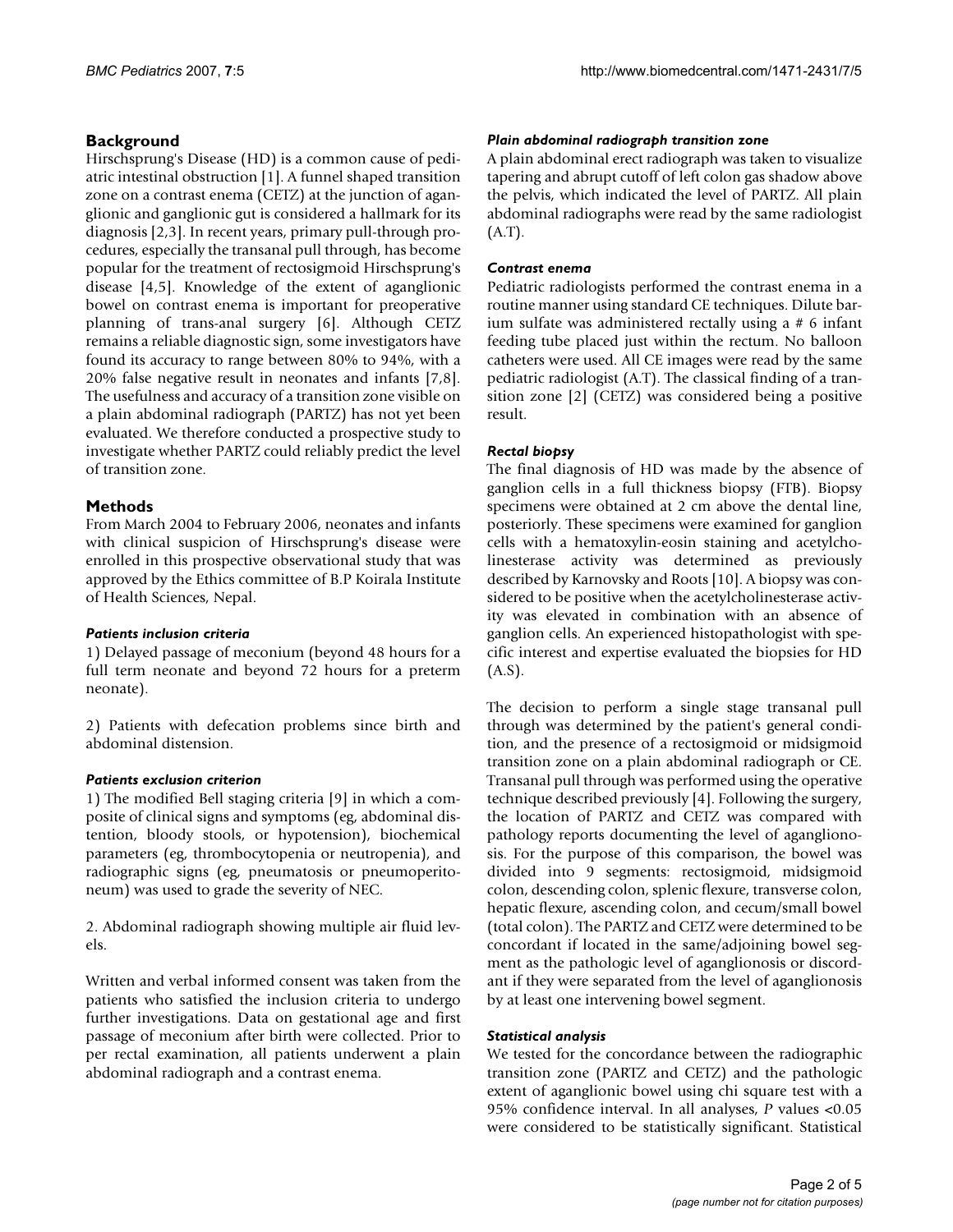analyses were performed using the SPSS software (version 12.01, Chicago, IL, USA).

### **Results**

Twenty seven patients (20 neonates and 7 infants) were included in the study, Table 1. A total of 24 transanal pull through procedures were performed. Data of the results of the tests and their concordance with pathological level of aganglionosis are shown in Table 2.

#### *Correlation of plain abdominal radiograph transition zone and its pathologic location*

A plain abdominal radiograph showed tapering of left colon gas with an abrupt cutoff indicative of a transition zone (PARTZ) in 24/27 (89%) patients. The PARTZ was located at rectosigmoid in 21(88%), midsigmoid in  $2(8\%)$  and at descending colon in  $1(4\%)$ , Fig  $1A$ ,  $1B$ ,  $1C$ respectively. Of the 24 patients with a PARTZ, 22 (92%) had a matching level of aganglionosis  $[p = 0.00, 95\% \text{ CI}]$ (-4.4 to -3.93)]

#### *Correlation of contrast enema transition zone and its pathologic location*

A CETZ was seen in 18/27(67%) patients. The CETZ was located at rectosigmoid in 14(78%), midsigmoid in  $2(11\%)$  and descending colon in  $2(11\%)$ , Fig  $1D<sub>1</sub>1E<sub>1</sub>F$ . Of the 18 patients with CETZ, 13 (72%) had a matching level of aganglionosis  $[p = 0.6, 95\% \text{ CI } (-0.85 \text{ to } 0.52)].$ 

#### *Inconclusive contrast enema versus PARTZ*

Contrast enema failed to reveal a transition zone in 9/ 27(33%) patients. A PARTZ was seen in 6/9(66%) of these patients. PARTZ correlated with the pathological level of aganglionosis in  $4/6(67%)$  patients,  $p = 0.001$ 95% CI (-1.87 to -0.79).

#### *Comparison of PARTZ with CETZ*

The overall accuracy of PARTZ and CETZ concordant to the pathological level of aganglionosis was 92% and 72% respectively,  $p = 0.008$ , 95% CI (-6.09 to -3.6).

### **Discussions and Conclusion**

The hallmark radiological feature of HD is the presence of a transition zone on a contrast enema (CETZ) [2]. One of the requisites for successful pullthrough surgery for Hirschsprung's disease is identification of the transition zone, for which a contrast enema is relied upon. Although CETZ remains the most accurate diagnostic sign for Hirschsprung's disease, it is not specific enough to delineate the transition zone in neonates and infants [7,8,11]. Other radiographic signs to improve the diagnostic yield, including delayed and abnormal contractions of distal aganglionic segment also appear to be of limited value [2,12]. There has been a recent trend in the use of preoperative endoscopic marking of the transition zone, and laparoscopy-assisted suction colonic biopsy (SCBx) to provide accurate identification of the transition zone[13,14]. However, these investigations are not available in most developing countries. A plain abdominal radiograph, which is routinely done to evaluate any intestinal obstruction including HD, may provide more information than just the diagnosis. Its utility to locate a plain abdominal radiograph transition zone (PARTZ), especially when CETZ is inconclusive, has not been previously studied. In this study, PARTZ was clearly seen in 89% of the patients, which accurately corresponded with the pathological level of aganglionosis in 92% of the patients undergoing a pull through procedure. A CETZ on the other hand was conclusive in only 67% of the patients. Importantly, for this subset of patients with inconclusive CETZ (9 patients), a PARTZ accurately correlated with the pathological level of aganglionosis in 4(67%) patients. A false negative or inconclusive CE may be attributable to technical factors, too much or forceful instillation of contrast, a small caliber of neonatal bowel, prior colonic washouts or a long segment disease[15,14]. These factors may obliterate the transition zone. On the other hand, visualization of PARTZ relies on the physiological tapering of bowel gas in the transition zone above the distal collapsed gasless aganglionic segment, which is left undisturbed by avoiding instillation of any contrast in the rectum. Although in cases with inconclusive CE studies, retention of barium seen on radiographs obtained 24 hours after a barium

#### **Table 1: Patient characteristics**

| Patient characteristics                | Total group $N = 27$ |
|----------------------------------------|----------------------|
| Neonates $(< 1$ month)                 | 20                   |
| Infants (1 to 12 months)               |                      |
| Prematurity                            | 4                    |
| Delayed meconium passage>24 hours      | 20                   |
| <b>PARTZ</b> visible                   | 24                   |
| CETZ visible                           | 18                   |
| FTRB confirming Hirschsprung's disease | 27                   |
| Transanal pull through performed       | 24                   |

FTRB, Full thickness rectal biopsy; PARTZ, Plain abdominal transition zone; CETZ, Contrast enema transition zone.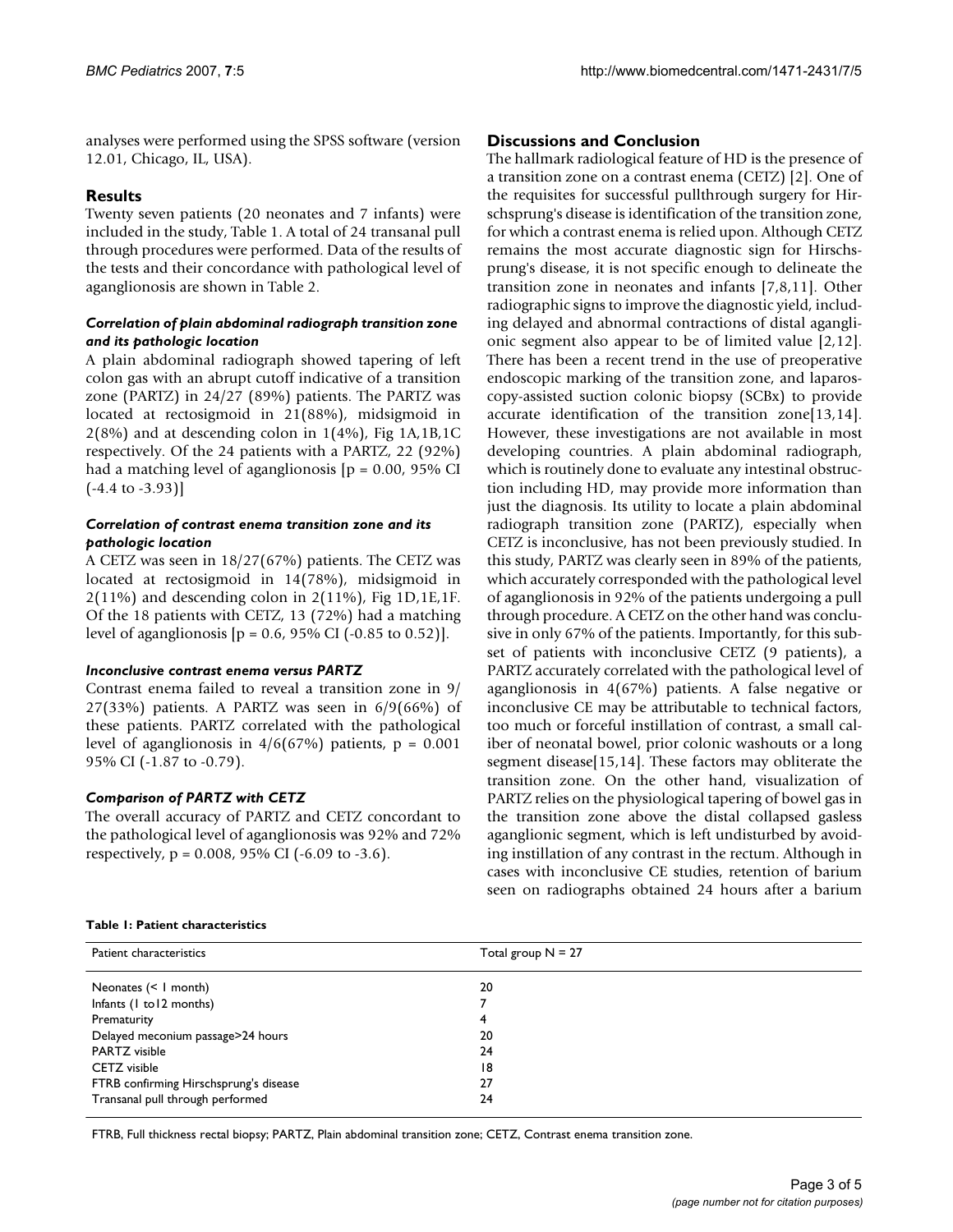| Correlation between Parameters | p value  | 95% Confidence interval |
|--------------------------------|----------|-------------------------|
| PARTZ vs. CETZ                 | $*0.008$ | $-6.09$ to $-3.6$       |
| PARTZ vs. PLAG                 | $*0.00$  | $-4.4$ to $-3.93$       |
| CETZ vs. PLAG                  | 0.6      | $-0.85$ to $0.52$       |
| PARTZ vs. ICCE                 | $*0.001$ | $-1.87$ to $-0.79$      |

|  | Table 2: Data comparing the correlation results of PARTZ and CETZ with pathological level of aganglionosis |
|--|------------------------------------------------------------------------------------------------------------|
|--|------------------------------------------------------------------------------------------------------------|

PARTZ, Plain abdominal transition zone; CETZ, Contrast enema transition zone; PLAG, Pathological level of aganglionosis; ICCE, Inconclusive contrast enema.  $*$   $p$  < 0.05 significant

enema is considered suggestive of Hirschsprung's disease [2], the level of transition zone remains uncertain unless laparoscopy is employed [14]. If facilities of laparoscopy are not available, an umbilical incision provides an excellent, safe, and versatile alternative to laparoscopy or other abdominal incisions [17]. In conclusion, our study underscores the importance of combining the information of a transition zone on a plain abdominal radiograph and contrast enema to decide the surgical approach for the correction of Hirschsprung's in developing countries where laparoscopic facilities are not available. The small incidence of discordance between anticipated level of



#### Figure 1

A: Plain abdominal radiograph showing a PARTZ at rectosigmoid, arrow. B: Plain abdominal radiograph showing a PARTZ at midsigmoid, arrow. C: Plain abdominal radiograph showing a PARTZ at descending colon, arrow. D: Contrast enema showing a CETZ at rectosigmoid, arrow. E: Contrast enema showing a CETZ at midsigmoid, arrow. F: Contrast enema showing a CETZ at descending colon, arrow.